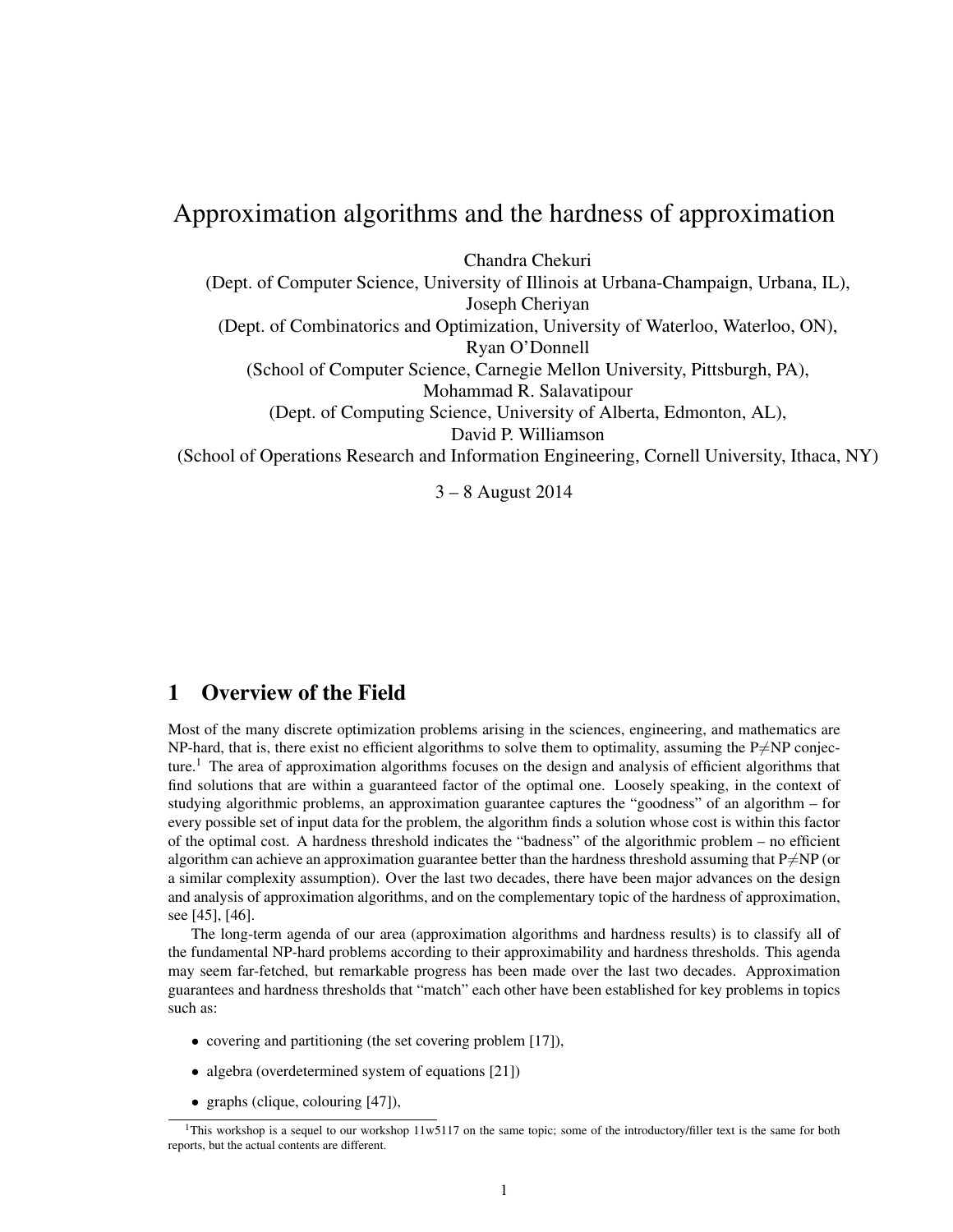- combinatorial optimization (maximum cut [18], [26]),
- constraint satisfaction (maximum satisfiability problems [18], [21]), etc.

## 2 Objectives of the Workshop Proposal

The goals of the workshop are as follows:

- 1. To bring together researchers in the fields of approximation algorithms (who work on finding algorithms with good approximation guarantees) and complexity theory (who work on finding hardness thresholds), and to stimulate the exchange of ideas and techniques between the two groups.
- 2. To focus on a few key topics that could lead to deep new results in the areas of approximation algorithms, combinatorial optimization, hardness of approximation, and proof complexity. We describe a few ambitious topics below.
	- (a) The most famous problem in all of discrete optimization is the Traveling Salesman Problem (TSP). Yet despite the attention paid to this problem, its approximability remains poorly understood. The best known approximation algorithm for the symmetric case is a 3/2-approximation algorithm due to Christofides from 1976. On the other hand, the known hardness-of-approximation results are weak, and there is a substantial gap between upper bounds and lower bounds.

Recently, there has been remarkable progress on some special cases of the TSP and on some variants of the TSP, but, as of now, there has been no improvement on the approximation guarantee of 3/2 for the TSP. Some of the recent advances were covered in the 2011 BIRS workshop, and a whole day was devoted to talks on the TSP and related problems. Many of these advances are based on new and beautiful connections with probability theory, coupled with technically difficult exploitation of methods and structures that are studied in combinatorial optimization. For example, Oveis Gharan, Saberi, and Singh [38] used properties of strongly Rayleigh measures coupled with an elaborate analysis of the structure of near-minimum cuts to obtain the first improvement on the 3/2-approximation guarantee for a key special case called the graphic TSP; also, see Asadpour et al. [7]. The most recent result on this special case is a 7/5-approximation algorithm of Sebő and Vygen [43] that hinges on a probabilistic lemma of Momke and Svensson [34] coupled with an in-depth and novel analysis of structures that are well known in combinatorial optimization. An, Kleinberg, and Shmoys [1] improved on a 20-year old 5/3-approximation guarantee of Hoogeveen [23] for the  $s$ -t path TSP, which is a variant of TSP; they use a randomized rounding algorithm, and their improvement uses probabilistic methods coupled with an analysis of near-minimum cuts. Very recently, Sebo [42] has improved on this result to obtain an 8/5-approximation guarantee, by using further probabilistic insights.

It has long been conjectured that there is a 4/3-approximation algorithm for the TSP, and a 3/2 approximation algorithm for the  $s-t$  path TSP. By re-focusing attention on these conjectures, our goal is to continue the momentum from the 2011 BIRS workshop on the TSP.

(b) Another focus topic will be approximation algorithms for disjoint paths and related routing problems. These problems are intimately related to fundamental topics on structural graph theory as well as to multicommodity flows. At the 2011 BIRS workshop, Chuzhoy [15] presented a plenary talk on her breakthrough work that obtained the first poly-logarithmic approximation algorithm with constant congestion for the maximum edge-disjoint paths problem (MEDP). This built on a long line of work and numerous tools. There has been subsequent exciting progress including the work of Chuzhoy and Li [16] who improved the congestion bound from 14 to 2. Despite this progress, the approximability of the maximum disjoint paths problem is wide open

if the congestion bound is kept at one. Let *n* denote the number of nodes of the input graph. The known upper bound is  $O(\sqrt{n})$  while the lower bound is only sub-logarithmic in n (namely,  $\Omega(\log^{\frac{1}{2}-\epsilon} n)$ , see Andrews et al. [3]. The approximability threshold is poorly understood even for restricted instances such as planar graphs and graphs of bounded treewidth. The impetus from the recent results and tools promises to lead to exciting new advances on algorithms for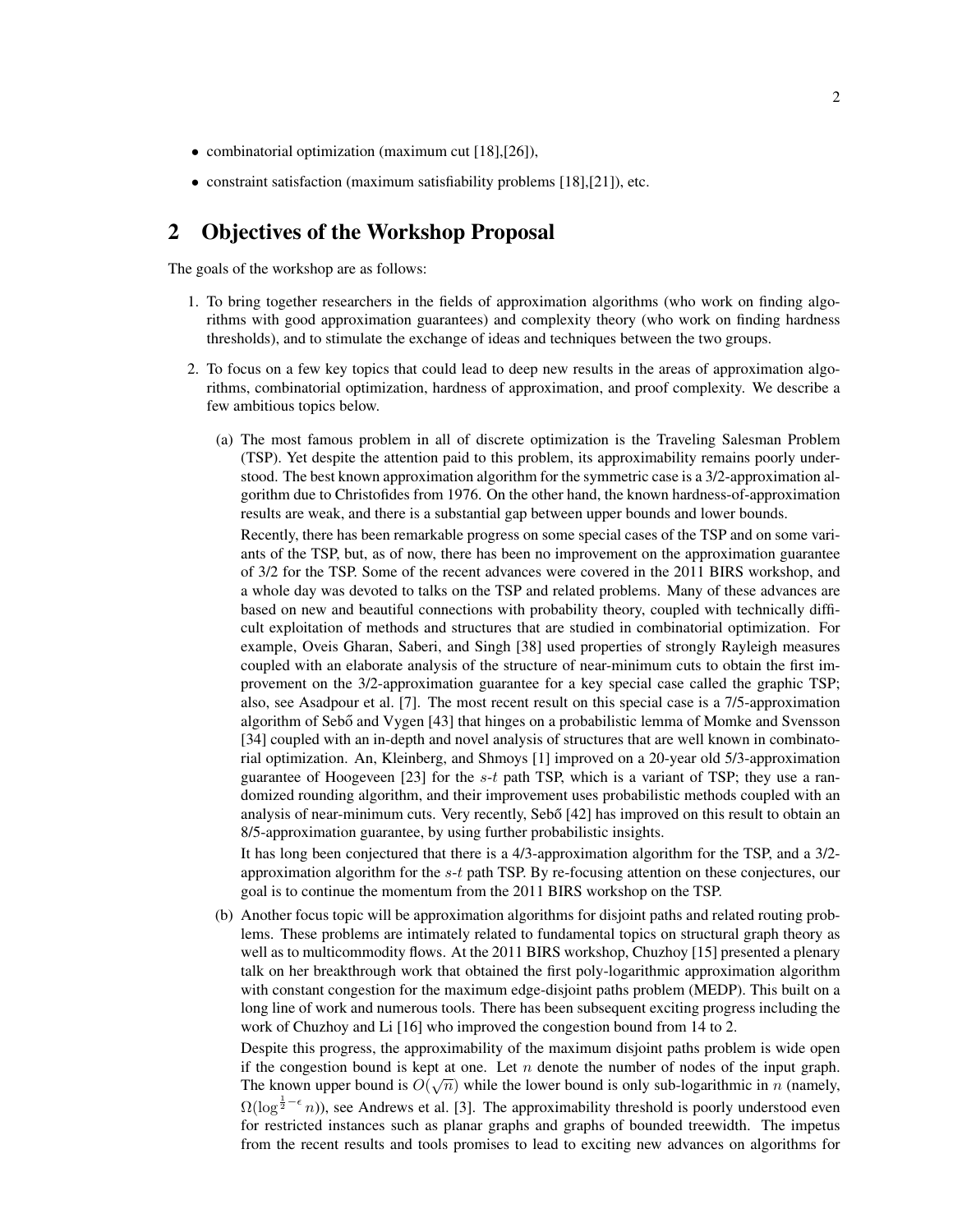routing problems. The results of Chuzhoy [15] have been extended to the maximum node-disjoint paths problem with constant congestion by Chekuri and Ene [14]. In addition, there are strong connections to structural aspects of graph theory. The recent progress on disjoint path problems is based on proving the existence of routing structures whose size is proportional to the treewidth of the graph, see [14]. This points to further connections between the above algorithmic results and the theory of Graph Minors developed by Robertson and Seymour, [41].

Our aim is to start systematic explorations of this connection. On the one hand, this could lead to the design of powerful new algorithmic tools for some of the routing problems that arise in many applied areas, and on the other hand, it could provide new techniques for attacking some of the significant conjectures within the theory of Graph Minors.

(c) A key component of the workshop will focus on the notorious Unique Games Conjecture (UGC) and surrounding issues in the complexity of optimization problems. Since its proposal in 2002 by Khot [25], the UGC has led to major new (conditional) inapproximability results for constraint satisfaction problems (CSPs). This culminated in Raghavendra's 2009 work [40] giving a polynomial-time algorithm for optimally approximating each CSP, assuming the UGC.

The workshop will explore two directions that are at the vanguard of UGC research: improving optimization algorithms via Lasserre / sum-of-squares (SOS) proofs methodology, and going beyond the UGC in complexity results.

(*Lasserre / SOS algorithms.*) In 2011, it was shown that the powerful Lasserre SDP hierarchy of algorithms (see [29], and also see [44], [33]) could be used to obtain a subexponential-time algorithm for Unique Games (UG) (as in Arora et al. [4]) and some related problems, see Barak et al. [11] and Guruswami et al. [19]. (The 2011 BIRS workshop included two talks on these topics, by Georgiou and Steurer.) These results are motivating further advances in optimization using Lasserre algorithms.

A very recent, important work of Barak et al. [8] emphasized and applied the connection between Lasserre algorithms and Sum-of-Squares (SOS) proof complexity; they showed that the known "hard instances" of the UG problem can be analyzed by constant-degree SOS proofs, and hence solved by a polynomial-time algorithm. Subsequent research furthered the connection to proof complexity, see O'Donnell et al. [37]. The organizers are eager to bring together researchers working on optimization algorithms and on proof complexity, with the belief that these newly developed connections may lead to dramatic breakthroughs in efficient approximation algorithms. (*Beyond the UGC.*) One emerging stream of current research is concerned with going beyond the UGC. In one direction, going beyond the UGC has involved "upgrading" known UG-hardness results to full-fledged NP-hardness results. New techniques in this area, such as "smooth Label Cover" (see Guruswami et al. [20] and Hastad [22]) and "PCPs robust against low-degree polynomials" (see Chan [12] and Khot et al. [28]), are giving hope that many optimization tasks known to be "UG-hard" can be proved to be NP-hard without needing to resolve the UGC.

In the other direction, going beyond the UGC involves introducing alternative conjectures which can lead to inapproximability results not provable via UGC; one example is the Projection Games Conjecture introduced at the 2011 BIRS workshop by Moshkovitz [35].

- 3. To include many younger researchers, and foster a relaxed interaction with established researchers. Our goal is to have a third of the workshop participants from this group. We expect a good number of female participants, similar to the workshop 11w5117. (There were five female participants.)
- 4. To allow groups of Canadian researchers working in this area to meet, and either initiate or renew collaborations.

## 3 Recent Developments and Open Problems

The study of approximation algorithms and the hardness of approximation is one of the most exciting areas among researchers in theoretical computer science; every major conference in the field has several papers on these topics. Significant progress is being made. We give a few examples of recent, dramatic innovations: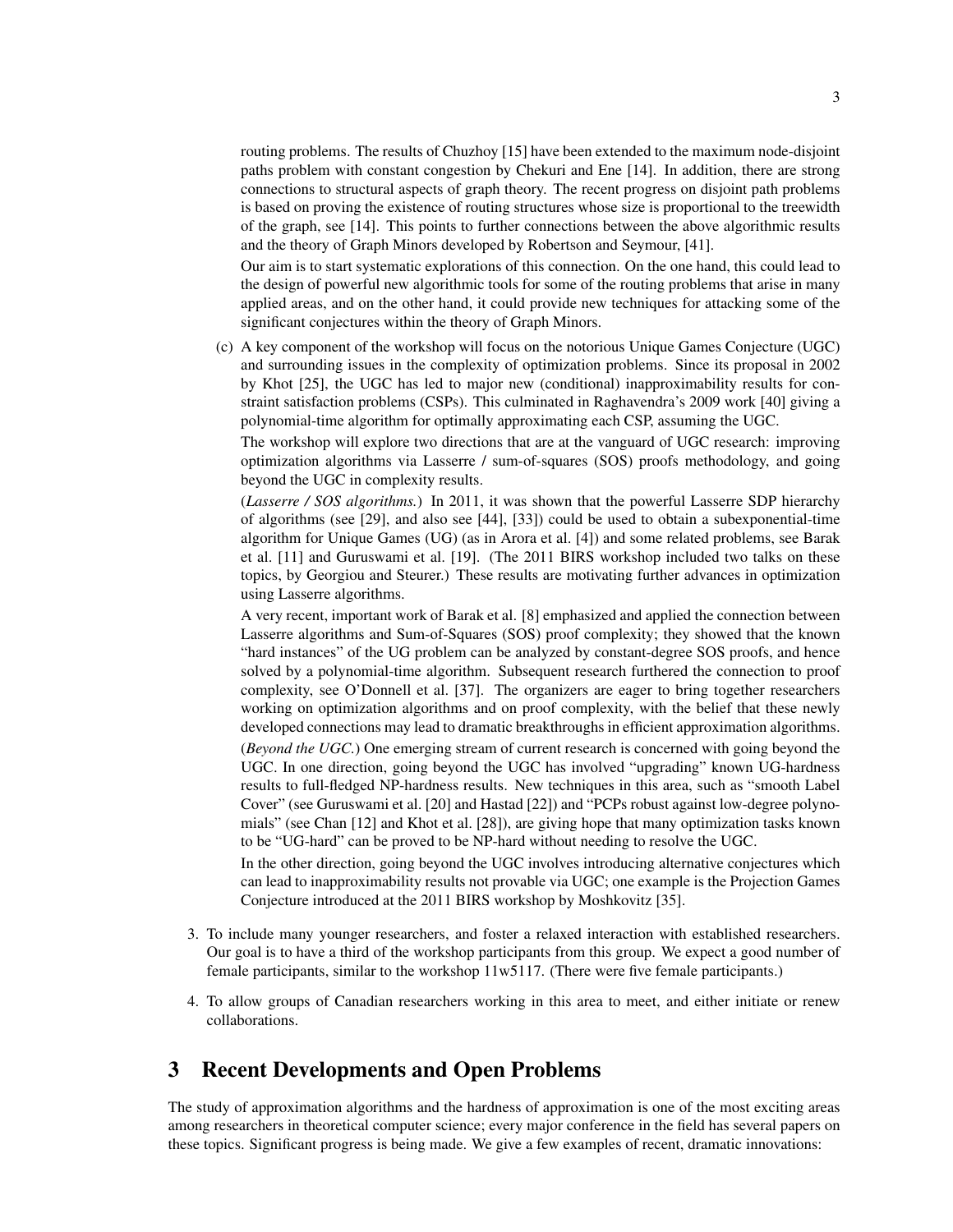Arora, Barak and Steurer [4] recently presented a sub-exponential-time algorithm for Unique Games. This is a landmark result on one of the most perplexing questions in the area, namely the Unique Games Conjecture (UGC). While this result does not disprove the UGC, it gives strong indications that the UGC may not be true. The implication is that some of the remarkable tight approximation thresholds proved assuming the UGC need to be revisited; one possibility is that substantially deeper methods may be needed to prove the tightness of these approximation thresholds assuming the  $P\neq NP$  conjecture.

Chuzhoy and Li [16] (FOCS 2012) recently presented an approximation algorithm for maximizing the number of edge disjoint paths with congestion two that achieves a poly-logarithmic approximation guarantee with respect to a standard LP relaxation. This is a remarkable achievement, because their LP relaxation has an integrality ratio that is much higher (than poly-logarithmic) for congestion one, meaning that polylogarithmic approximation guarantees for congestion one are not possible (based on their LP relaxation); moreover, qualitatively speaking, the approximation guarantee for congestion two is best possible, due to lower bounds from the area of hardness of approximation.

Chekuri and Chuzhoy [13] (STOC 2014) very recently made substantial progress on an important graph theoretic problem. This was inspired by techniques from the recent work of Chuzhoy [15], Chuzhoy and Li [16] and Chekuri and Ene [14] on approximating the maximum disjoint paths problem. They showed that any graph G with treewidth at least  $k^{98-o(1)}$  has a grid minor of size k. This establishes the first polynomial relationship between treewidth and the size of the largest grid-minor in a graph; previous bounds from the seminal work of Robertson and Seymour on graph minors and subsequent improvements required the treewidth of G to be an exponential function of k to ensure that G has a grid-minor of size k. This work is an example of the rich interplay between structural and algorithmic results.

## 4 Presentation Highlights

#### 4.1 LP-Based Algorithms for Capacitated Facility Location

The first plenary talk was given by Hyung-Chan An (EPFL, Lausanne), on some recent advances obtained jointly with Mohit Singh and Ola Svensson, [2].

Linear programming has played a key role in the study of algorithms for combinatorial optimization problems. In the field of approximation algorithms, this is well illustrated by the uncapacitated facility location problem. A variety of algorithmic methodologies, such as LP-rounding and the primal-dual method have been applied to and evolved from algorithms for this problem. Unfortunately, this collection of powerful algorithmic techniques had not yet been applicable to the more general capacitated facility location problem. In fact, all of the known algorithms with good performance guarantees were based on a single technique, local search, and moreover, no linear programming relaxation was known to efficiently approximate the problem.

In their new paper, they present a linear programming relaxation with constant integrality gap for capacitated facility location. An et al. demonstrate that fundamental concepts from matching theory, including alternating paths and residual networks, provide key insights that lead to the strong relaxation. Their algorithmic proof of the integrality gap is obtained by finally accessing the rich toolbox of LP-based methodologies: they present a constant factor approximation algorithm based on LP-rounding. Their results resolve one of the ten open problems selected by the textbook on approximation algorithms of Williamson and Shmoys [46].

#### 4.2 Open Questions in Parallel Repetition of Games and PCPs

Irit Dinur (Weizmann Institute) presented a plenary talk on a collection of questions that addresses parallel repetition and PCPs.

- 1. Parallel repetition of k player games ( $k = 3$  or more): while we know a lot about the value of a repeated two player game, much less is known for  $k$  player games.
- 2. Direct sum of games: if parallel repetition is the direct product of games, then the direct sum operation is easy to define for XOR games. Some interesting things are known here, but no version of the XOR lemma has been proved, as of now.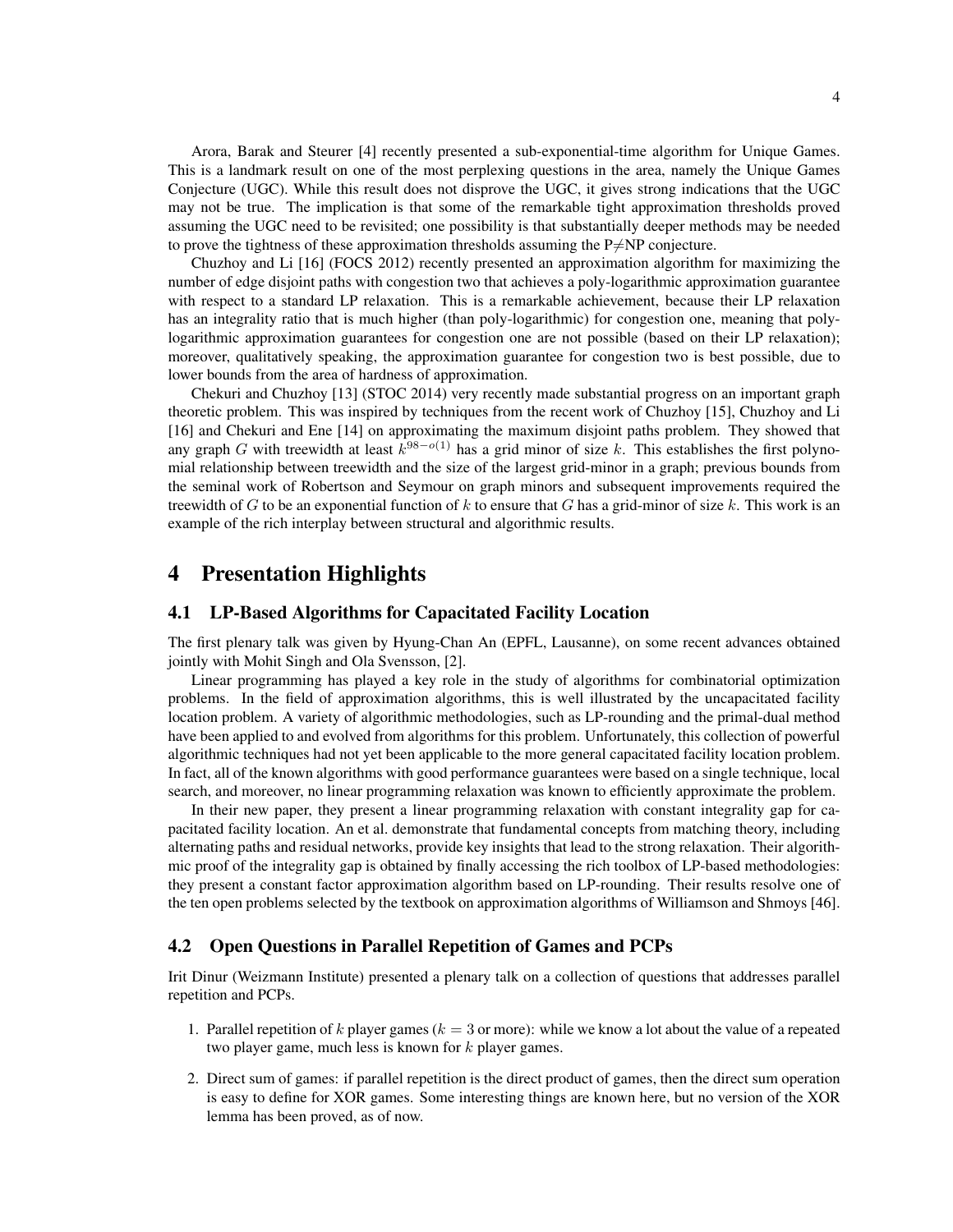3. Derandomized parallel repetition: What results can we expect to get if we disallow randomization? Is there a PCP theorem with polynomially small error?

#### 4.3 On the Power of Symmetric LP/SDP Relaxations

Prasad Raghavendra (UC Berkeley) presented a plenary talk on two recent results obtained jointly with James Lee, David Steurer, and Ning Tan [31].

- 1. They show that for  $k < n/4$ , the k-rounds sum-of-squares or Lasserre SDP relaxation achieves the best possible approximation guarantee for Max-CSPs among all symmetric SDP relaxations of size at most  $\bar{\binom{n}{k}}$ .
- 2. They show how to construct linear programs for TSP that are instance-optimal among all symmetric linear programs.

#### 4.4 Sum-of-Squares Method, Tensor Decomposition, and Dictionary Learning

The final plenary talk was given by David Steurer (Cornell), and it presented recent results obtained jointly with Boaz Barak and Jonathan Kelner [10].

The sum-of-squares method is a widely-studied, conceptually simple meta-algorithm that, for a broad range of problems, captures the best known algorithms and potentially achieves better and plausibly optimal guarantees for these problems. Barak et al. introduce a general approach for proving guarantees of efficient approximation algorithms based on the sum-of-squares method by exploiting connections to proof complexity. Following this approach, they give efficient algorithms with significantly improved guarantees for several problems arising in machine learning and optimization, in particular, robust tensor decomposition and dictionary learning.

## 5 Scientific Progress Made and Outcome of the Meeting

The schedule of the workshop provided ample free time for participants to work on joint research projects. A number of new research projects were initiated during the workshop, while some other researchers used the opportunity to continue to work on projects started earlier. The research talks and the plenary talks were very well received.

Poloczek, Schnitger, Williamson, and van Zuylen gave a randomized greedy algorithm that obtains an expected 3/4-approximation for the maximum satisfiability problem. It remained open whether there is a deterministic algorithm that achieves the same approximation guarantee without using linear programming. After Poloczek's talk at the workshop, Svensson pointed out that such an algorithm can be obtained by derandomizing the fractional greedy algorithm of Buchbinder, Feldman, Naor, and Schwartz [9] using the method of conditional expectation. In the meantime, this algorithm was analyzed exactly and shown to run in linear time. Moreover, the algorithmic idea has been extended to further combinatorial optimization problems.

As a result of some discussions started during the workshop, Ene, Nguyen, and Vondrak can show that there is a  $(k - 1)$ -approximation for the problem of partitioning a ground set into k pieces while minimizing a separation cost measured by a (possibly non-monotone, asymmetric) submodular function, plus additive assignment costs for element/label pairs. They can also show a ∆-approximation for this problem when the submodular function is given explicitly as a sum of predicates depending on  $\Delta$  elements each. Both results match the hardness result that Vondrak presented in the workshop for Hypergraph Labeling, which is a special case of this problem.

Anupam Gupta, inspired by questions after his talk on greedy algorithms for the Steiner Forest problem, developed a cleaner presentation of the algorithm, with an improved analysis. He also started new collaborations with Chandra Chekuri on a generalization of the multi-way cut problem, and with Bruce Shepherd on the edge-disjoint-paths problem.

Participants James Lee, Prasad Raghavendra, and David Steurer used the workshop to restart their collaboration on characterizing the power of semidefinite programs (SDPs). Since then, they have introduced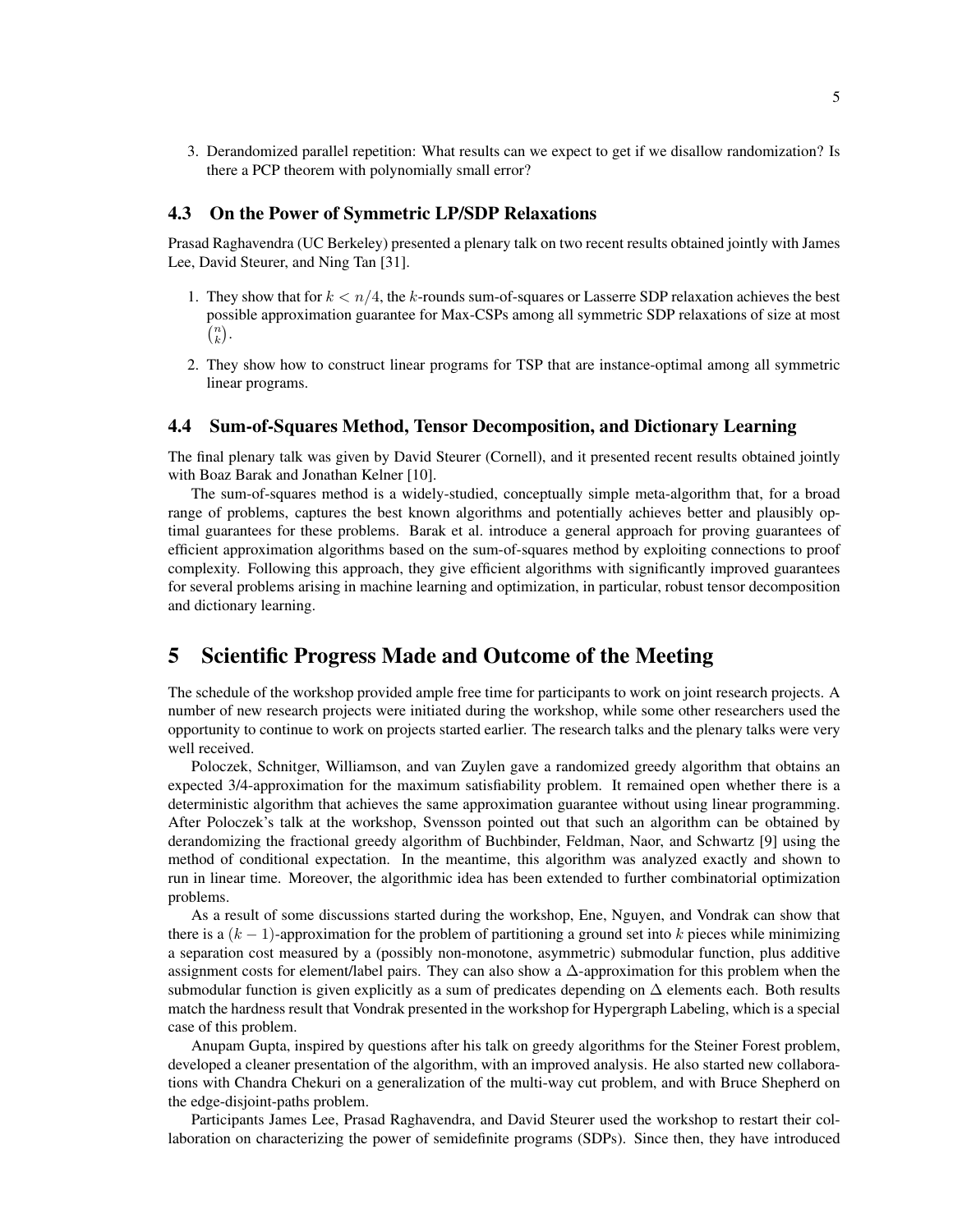a method for proving lower bounds on the efficacy of SDP relaxations for combinatorial problems. In particular, they show that the cut, TSP, and stable set polytopes on  $n$ -vertex graphs are not the linear image of the feasible region of any SDP (i.e., any spectrahedron) of dimension less than  $2^{n^c}$  for some constant  $c > 0$ . Their result yields the first super-polynomial lower bounds on the semidefinite extension complexity of any explicit family of polytopes.

Irit Dinur, David Steurer, and Prasad Raghavendra submitted a new joint grant application partly based on discussions started at the Banff workshop.

The above are only a few examples of the research progress made during or after the workshop, and there are other ongoing projects that started at the workshop.

Acknowledgment: It is a pleasure to thank the BIRS staff for their support; this contributed to the success of the workshop. In particular, we thank Chee Chow, Wynne Fong, Linda Jarigina-Sahoo, and Brent Kearney.

## References

- [1] H.-C. An, R. Kleinberg, and D.B. Shmoys, Improving Christofides' algorithm for the s-t path TSP. *Proceedings of the ACM Symposium on the Theory of Computing*: 875-886 (2012)
- [2] H.-C. An, M. Singh, O. Svensson, LP-Based Algorithms for Capacitated Facility Location. CoRR abs/1407.3263 (2014)
- [3] M. Andrews, J. Chuzhoy, V. Guruswami, S. Khanna, K. Talwar, and L. Zhang, Inapproximability of Edge-Disjoint Paths and low congestion routing on undirected graphs. Combinatorica 30(5): 485-520 (2010)
- [4] S. Arora, B. Barak, and D. Steurer, Subexponential algorithms for Unique Games and related problems. *Proceedings of the IEEE Symposium on the Foundations of Computer Science*: 563-572 (2010)
- [5] S. Arora, J.R. Lee, and A. Naor, Fre'chet embeddings of negative type metrics. Discrete & Computational Geometry 38(4): 726-739 (2007)
- [6] S. Arora, S. Rao, and U.V. Vazirani, Expander flows, geometric embeddings and graph partitioning. J.ACM: 56(2) (2009)
- [7] A. Asadpour, M. Goemans, A. Madry, S. Oveis Gharan, and A. Saberi, An  $O(\log n/\log \log n)$ approximation algorithm for the asymmetric Traveling Salesman Problem. *Proceedings of the ACM-SIAM Symposium on Discrete Algorithms*: 379-389 (2010)
- [8] B. Barak, F. Brandao, A. Harrow, J. Kelner, D. Steurer, and Y. Zhou, Hypercontractivity, sum-of-squares proofs, and their applications. *Proceedings of the ACM Symposium on the Theory of Computing*: 307-326 (2012)
- [9] N. Buchbinder, M. Feldnan, J. Naor, and R. Schwartz. A tight linear time (1/2)-approximation for unconstrained submodular maximization. *Proceedings of the IEEE Symposium on the Foundations of Computer Science*: 649-658 (2012)
- [10] B. Barak, J. A. Kelner, and D. Steurer, Dictionary Learning and Tensor Decomposition via the Sum-of-Squares Method. *Proceedings of the IEEE Symposium on the Foundations of Computer Science* (2014). CoRR abs/1407.1543 (2014)
- [11] B. Barak, P. Raghavendra, and D. Steurer, Rounding semidefinite programming hierarchies via global correlation. *Proceedings of the IEEE Symposium on the Foundations of Computer Science*: 472-481 (2011)
- [12] Siu On Chan, Approximation resistance from pairwise independent subgroups. Technical Report TR12- 110, ECCC (2012)
- [13] C. Chekuri and J. Chuzhoy. Polynomial bounds for the Grid-Minor Theorem. *Proceedings of the 46th ACM Symposium on Theory of Computing*, 2014: 60–69.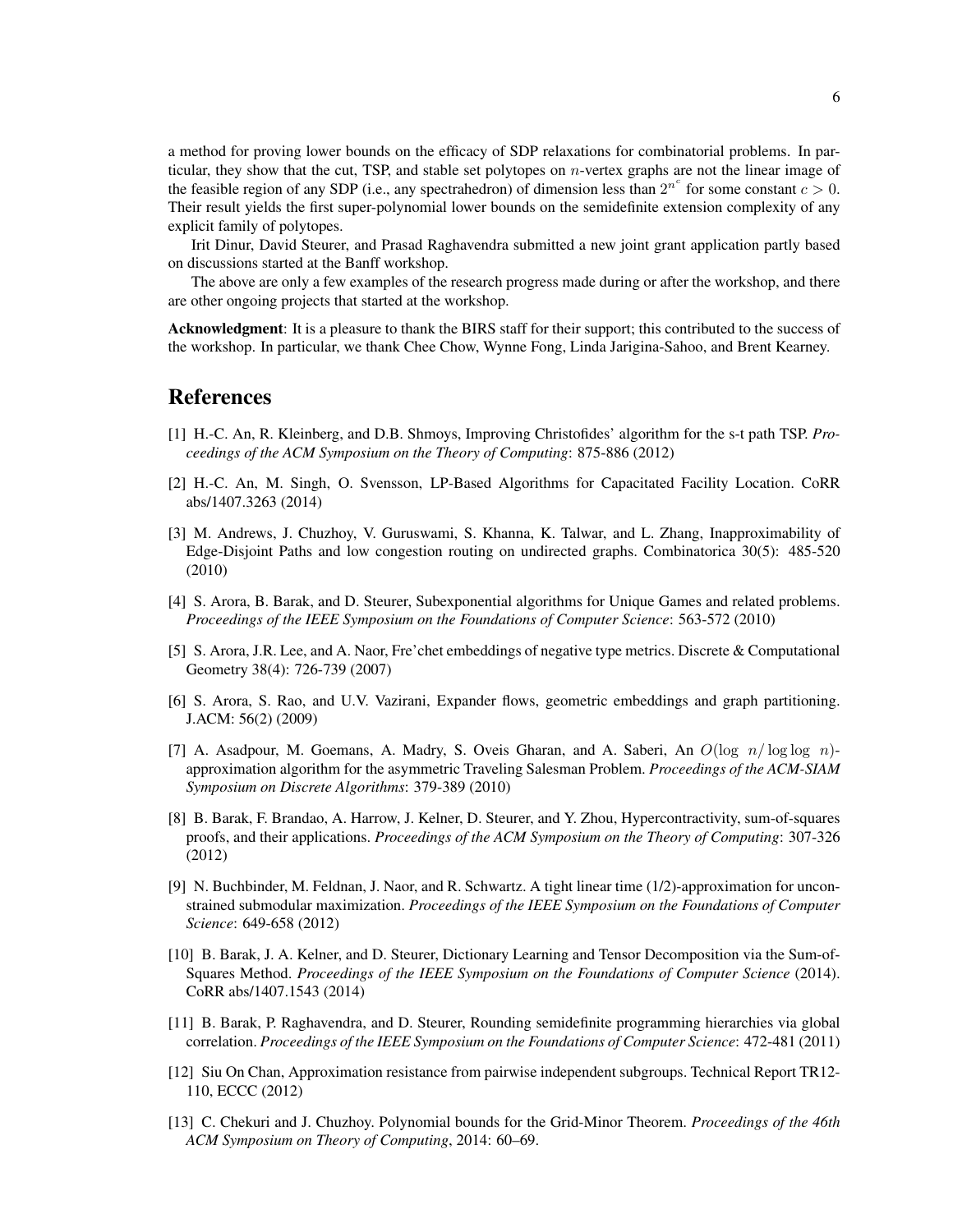- [14] C. Chekuri, and A. Ene, Poly-logarithmic Approximation for Maximum Node Disjoint Paths with Constant Congestion. *Proceedings of the ACM-SIAM Symposium on Discrete Algorithms* 2013: 326-341
- [15] J. Chuzhoy, Routing in undirected graphs with constant congestion. *Proceedings of the ACM Symposium on the Theory of Computing*: 855-874 (2012)
- [16] J. Chuzhoy, and S. Li, A Polylogarithmic Approximation Algorithm for Edge-Disjoint Paths with Congestion 2. *Proceedings of the IEEE Symposium on the Foundations of Computer Science*: 233-242 (2012). Arxiv version: CoRR abs/1208.1272 (2012)
- [17] U. Feige, A threshold of  $\ln n$  for approximating Set Cover. J. ACM 45(4): 634-652 (1998)
- [18] M. X. Goemans, and D. P. Williamson, Improved approximation algorithms for Maximum Cut and Satisfiability problems using semidefinite programming. J. ACM 42(6): 1115-1145 (1995)
- [19] V. Guruswami, A. K. Sinop, Lasserre hierarchy, higher eigenvalues, and approximation schemes for quadratic integer programming with PSD objectives. *Proceedings of the IEEE Symposium on the Foundations of Computer Science*: 482-491 (2011)
- [20] V. Guruswami, P. Raghavendra, R. Saket, and Y. Wu, Bypassing UGC from some optimal geometric inapproximability results. *Proceedings of the ACM-SIAM Symposium on Discrete Algorithms*: 699-717 (2012)
- [21] J. Hastad, Some optimal inapproximability results. J.ACM 48(4): 798-859 (2001)
- [22] J. Hastad, On the NP-hardness of Max-Not-2. Approx-Random: 170-181 (2012)
- [23] J. A. Hoogeveen, Analysis of Christofides' heuristic: Some paths are more difficult than cycles. Operations Research Letters 10: 291-295 (1991)
- [24] K. Jain, A factor 2 approximation algorithm for the generalized Steiner network problem. Combinatorica 21(1): 39-60 (2001)
- [25] S. Khot, On the power of unique 2-prover 1-round games. *Proceedings of the ACM Symposium on the Theory of Computing*: 767-775 (2002)
- [26] S. Khot, G. Kindler, E. Mossel, and R. O'Donnell, Optimal inapproximability results for MAX-CUT and other 2-variable CSPs? SIAM J. Comput. 37(1): 319-357 (2007)
- [27] S. Khot, and O. Regev, Vertex cover might be hard to approximate to within  $2 \epsilon$ . J. Comput. Syst. Sci. 74(3): 335-349 (2008)
- [28] S. Khot, M. Safra, and M. Tulsiani, Towards an optimal query efficient PCP? Technical Report TR12- 109, ECCC (2012)
- [29] J. B. Lasserre, An explicit exact SDP relaxation for nonlinear 0-1 programs. IPCO (Integer Programming and Combinatorial Optimization): 293-303 (2001)
- [30] L. Lau, R. Ravi, and M. Singh, *Iterative Methods in Combinatorial Optimization*. Cambridge University Press, Cambridge, U.K., 2011.
- [31] J. R. Lee, P. Raghavendra, D. Steurer, N. Tan, On the Power of Symmetric LP and SDP Relaxations. IEEE Conference on Computational Complexity 2014: 13-21
- [32] N. Linial, E. London, and Y. Rabinovich, The geometry of graphs and some of its algorithmic applications. Combinatorica 15(2): 215-245 (1995)
- [33] L. Lovasz, and A. Schrijver, Cones of matrices and set functions, and 0-1 optimization. SIAM Journal on Optimization 1: 166–190 (1991)
- [34] T. Momke, and O. Svensson, Approximating graphic TSP by matchings. *Proceedings of the IEEE Symposium on the Foundations of Computer Science*: 560-569 (2011)